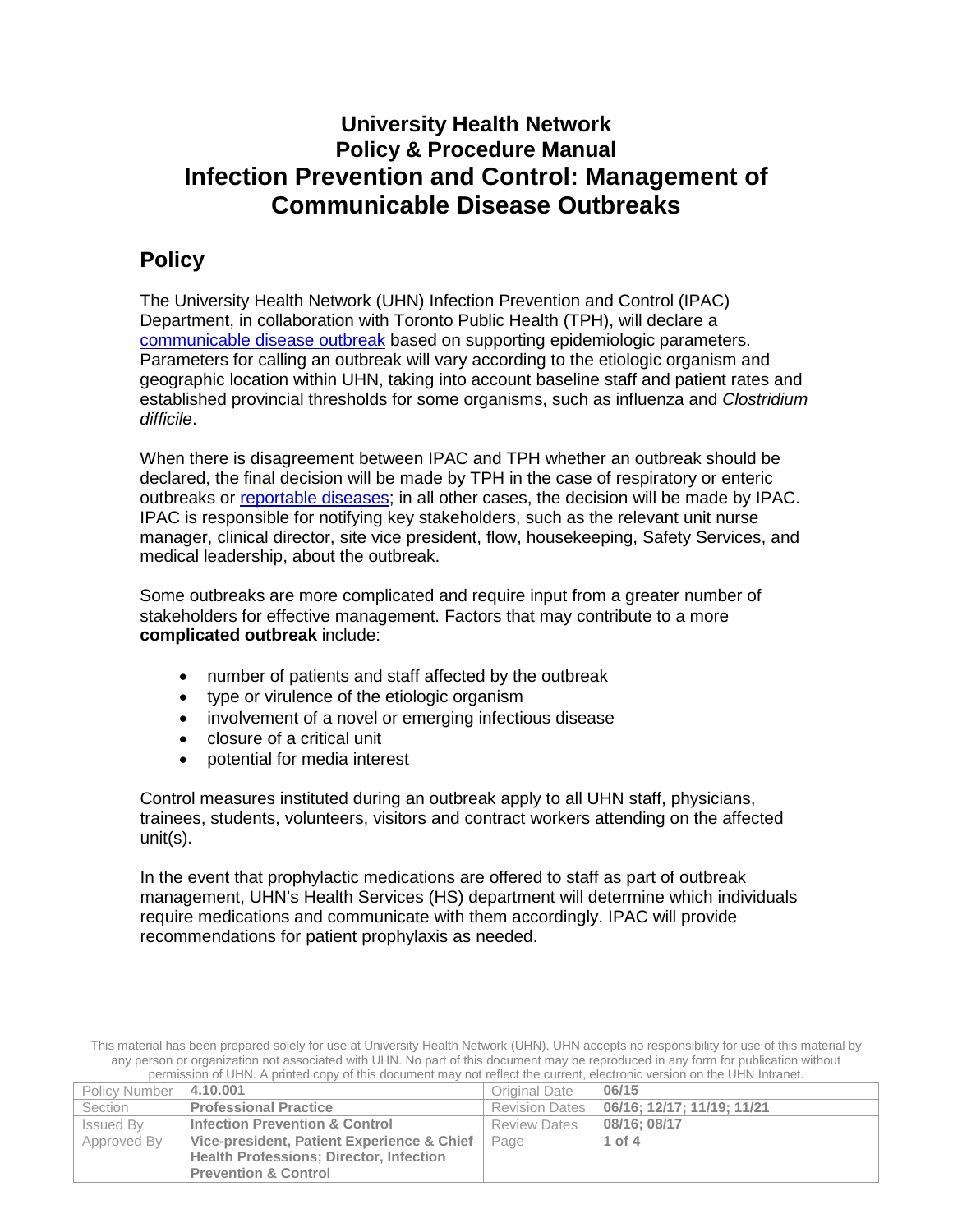#### **Outbreak Management Team**

IPAC will convene an outbreak management team (OMT) meeting within 24 hours of declaration of an outbreak. The OMT will review the epidemiology, case definition, outbreak control measures, relevant clinical and operational impact and communications plan on an ongoing basis.

The OMT will meet at a frequency determined by the OMT, in person or virtually, over the course of the outbreak. The OMT will be co-chaired by HS, together with IPAC. If an outbreak affects multiple units, the clinical director for each affected unit should co-chair the OMT. In more [complicated outbreaks,](#page-0-0) the OMT will be co-chaired by the site vicepresident and IPAC.

Membership of the OMT should include:

- unit nurse manager
- clinical director
- patient care coordinator
- patient flow representative
- unit infection control professional
- IPAC manager
- Environmental Services representative
- program medical leadership
- HS manager
- HS site RN or representative
- Public Affairs and Communications
- Nutrition Services (optional)
- Allied Health representative(s)
- Toronto Public Health representative (if it is a reportable disease, enteric or respiratory outbreak)

Additional members may include:

- site vice-president
- IPAC medical consultant
- HS medical consultant
- Anti-microbial Stewardship Program representative
- Laboratory representative
- Pharmacy
- Patient Relations
- Education leads (Medicine, Nursing, Allied Health, etc.)
- Privacy Office representative
- Volunteer Services

This material has been prepared solely for use at University Health Network (UHN). UHN accepts no responsibility for use of this material by any person or organization not associated with UHN. No part of this document may be reproduced in any form for publication without permission of UHN. A printed copy of this document may not reflect the current, electronic version on the UHN Intranet.

| Policy Number 4.10.001 |                                                | Original Date         | 06/15                      |
|------------------------|------------------------------------------------|-----------------------|----------------------------|
| Section                | <b>Professional Practice</b>                   | <b>Revision Dates</b> | 06/16; 12/17; 11/19; 11/21 |
| Issued By              | <b>Infection Prevention &amp; Control</b>      | <b>Review Dates</b>   | 08/16: 08/17               |
| Approved By            | Vice-president, Patient Experience & Chief     | Page                  | $2$ of $4$                 |
|                        | <b>Health Professions: Director, Infection</b> |                       |                            |
|                        | <b>Prevention &amp; Control</b>                |                       |                            |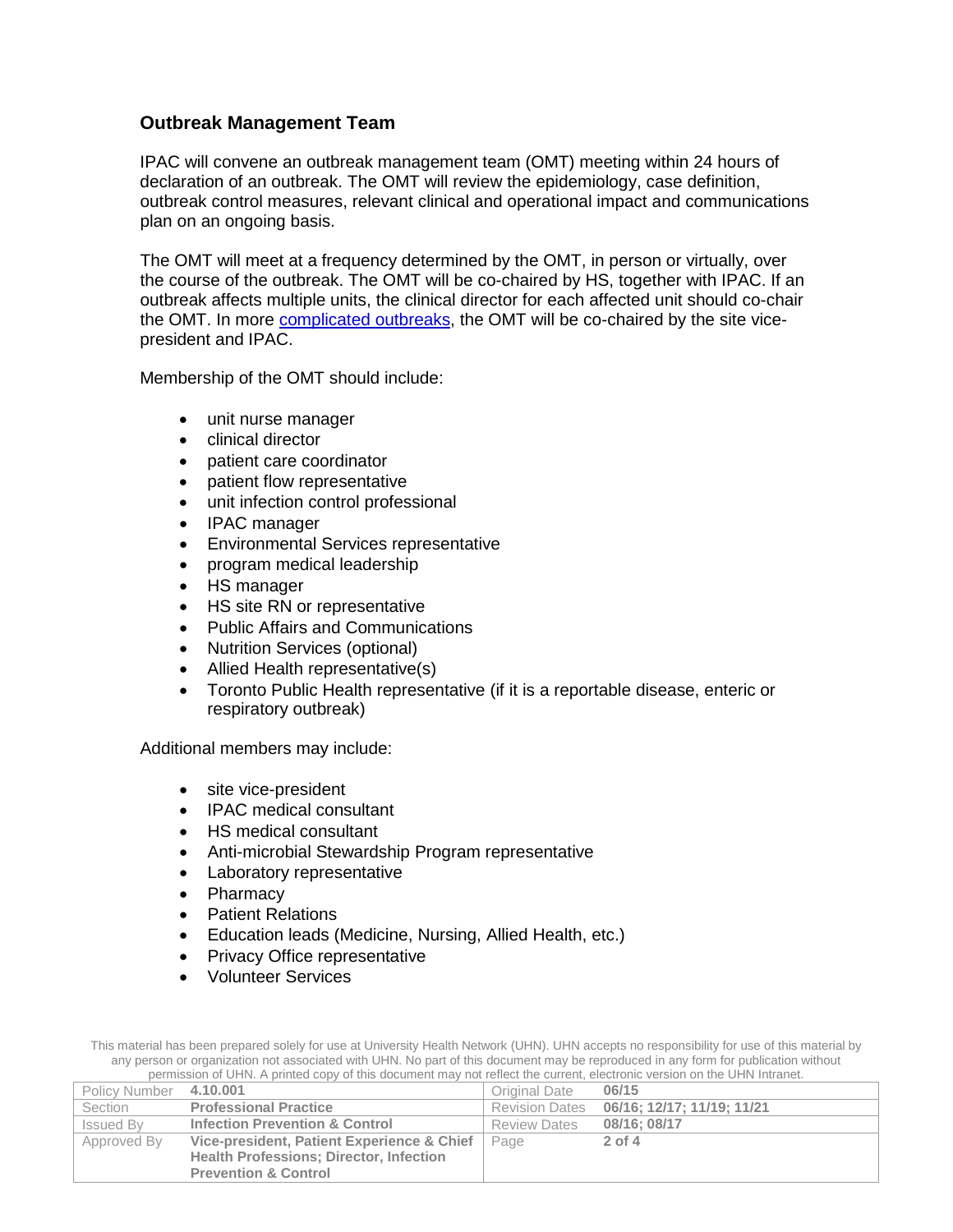If an outbreak affects multiple clinical units, representatives from all affected units should be included in meetings and communications.

#### **Closing or Re-opening Outbreak Units**

The decision to close and/or re-open an outbreak unit will be based on the joint recommendation of IPAC and TPH (in the case of a reportable disease, enteric or respiratory outbreak) to the site/unit leadership. The OMT will assess the risk of infection transmission against harm associated with the disruption of clinical services.

In the event of any significant, unresolvable disagreement by OMT members regarding the closing or re-opening of a unit, or at their discretion, the OMT co-chairs will escalate the issue to the site senior vice-president for a decision. If the senior vice-president needs to escalate the decision making process, the ultimate decision will be made by UHN's chief executive officer.

#### **Communications**

Internal communications about outbreak progress will be sent to the OMT members by an OMT chair or delegate.

At minimum, internal communication should occur after the first OMT meeting, at any point where there is a significant change in the epidemiology or status of the outbreak, and upon termination of the outbreak.

Communication may be further disseminated to relevant stakeholders by OMT co-chairs, in consultation with Public Affairs and Communication. Communication messages may be reviewed by Public Affairs and Communication prior to release, as appropriate.

Any media inquiries will be fielded by Public Affairs and Communications and relayed to a pre-determined media spokesperson, usually within IPAC.

### **Definitions**

<span id="page-2-0"></span>**Communicable disease outbreak:** An occurrence of cases of an infectious disease in excess of what would normally be expected on a clinical unit or units, where patient safety is deemed to be at risk.

<span id="page-2-1"></span>**Reportable diseases:** Communicable diseases or their etiologic agents that must be reported to the local public health unit upon clinical suspicion or confirmation, as per Ontario Regulations 559/91 and the Health Protection and Promotion Act.

This material has been prepared solely for use at University Health Network (UHN). UHN accepts no responsibility for use of this material by any person or organization not associated with UHN. No part of this document may be reproduced in any form for publication without permission of UHN. A printed copy of this document may not reflect the current, electronic version on the UHN Intranet.

| Policy Number 4.10.001 |                                                | Original Date         | 06/15                      |
|------------------------|------------------------------------------------|-----------------------|----------------------------|
| Section                | <b>Professional Practice</b>                   | <b>Revision Dates</b> | 06/16; 12/17; 11/19; 11/21 |
| Issued By              | <b>Infection Prevention &amp; Control</b>      | <b>Review Dates</b>   | 08/16: 08/17               |
| Approved By            | Vice-president, Patient Experience & Chief     | Page                  | 3 of 4                     |
|                        | <b>Health Professions: Director, Infection</b> |                       |                            |
|                        | <b>Prevention &amp; Control</b>                |                       |                            |